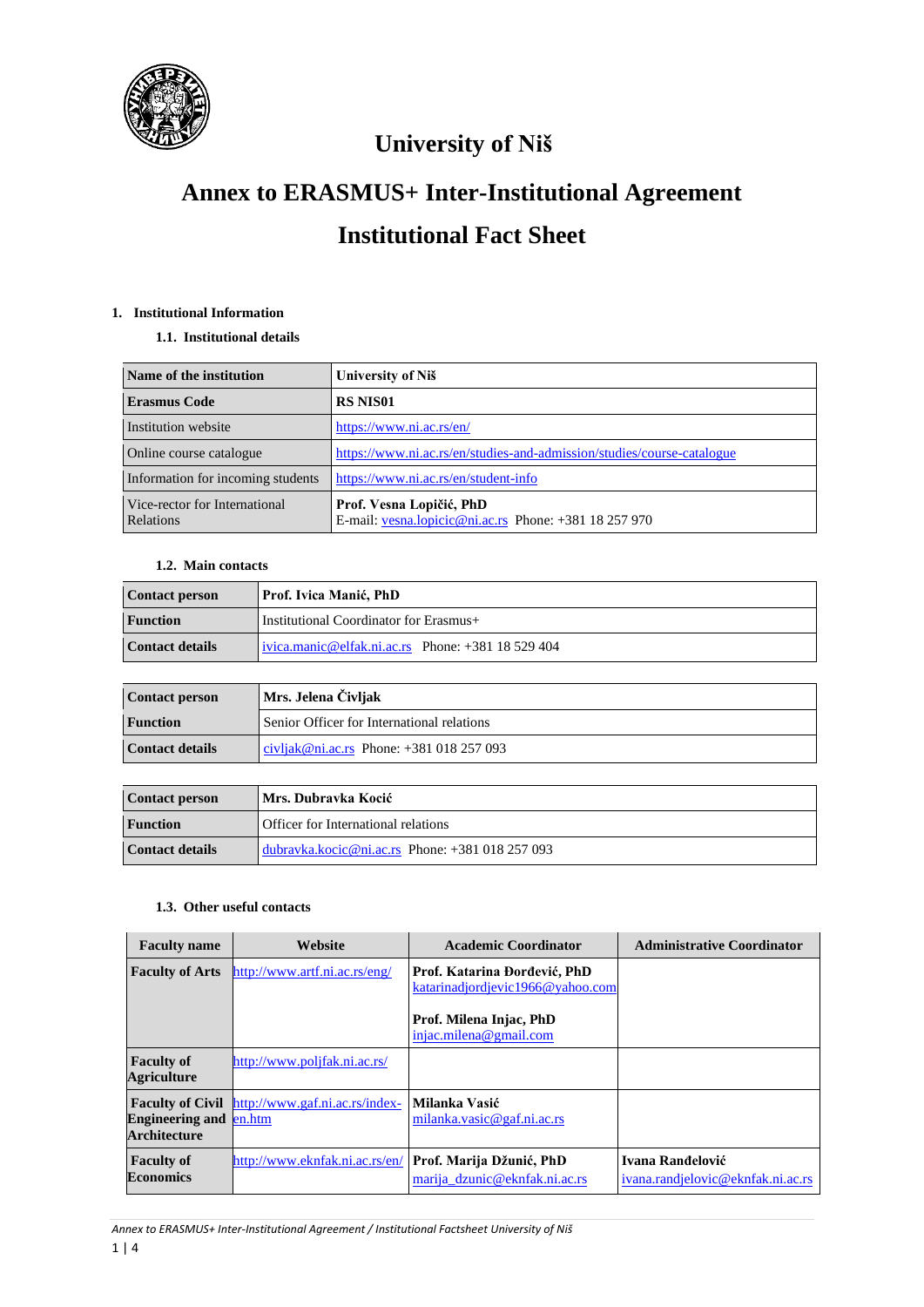

| <b>Faculty of</b><br><b>Electronic</b><br><b>Engineering</b>  | http://www.elfak.ni.ac.rs/en/                           | Prof. Nenad Cvetković. PhD<br>nenad.cvetkovic@elfak.ni.ac.rs              | Nikola Mihajlović<br>nikola.mihajlovic@elfak.ni.ac.rs          |
|---------------------------------------------------------------|---------------------------------------------------------|---------------------------------------------------------------------------|----------------------------------------------------------------|
| <b>Faculty of</b><br>Mechanical<br><b>Engineering</b>         | https://www.masfak.ni.ac.rs/in<br>dex.php/en/           | Prof. Ljiljana Radović, PhD<br>ljiljana.radovic@masfak.ni.ac.rs           | Marija Tasić<br>marija@masfak.ni.ac.rs                         |
| <b>Faculty of</b>                                             | https://www.medfak.ni.ac.rs/i                           | Prof. Gordana Kocić, PhD                                                  | Bojana Marjanović                                              |
| <b>Medicine</b>                                               | ndex.php/en/                                            | gordana.kocic@medfak.ni.ac.rs                                             | bojana@medfak.ni.ac.rs                                         |
| <b>Faculty of Law</b>                                         | http://www.prafak.ni.ac.rs/en/                          | Asst. Prof. Andelija Tasić<br>andjelija@prafak.ni.ac.rs                   | Vladimir Blagojević<br>bladimir@prafak.ni.ac.rs                |
| <b>Faculty of</b><br><b>Science and</b><br><b>Mathematics</b> | https://www.pmf.ni.ac.rs/                               | Prof. Aleksandar Radivojević,<br>PhD<br>aleksandar.radivojevic@pmf.edu.rs | Danica Dobrosavljević<br>danica@pmf.ni.ac.rs                   |
| <b>Faculty of</b>                                             | http://www.tf.ni.ac.rs/                                 | Prof. Dragan Cvetković, PhD                                               | Ana Nikolić                                                    |
| <b>Technology</b>                                             |                                                         | cvetkovic@tf.ni.ac.rs                                                     | nikolicana@tf.ni.ac.rs                                         |
| <b>Faculty of</b>                                             | http://www.pfvr.ni.ac.rs/                               | Prof. Dalibor Petković, PhD                                               | Igor Mitić                                                     |
| Pedagogy                                                      |                                                         | daliborp@pfvr.ni.ac.rs                                                    | igorm@ucfak.ni.ac.rs                                           |
| <b>Faculty of</b><br>Occupational<br><b>Safety</b>            | http://www.znrfak.ni.ac.rs/SE<br>RBIAN/ENG-Index-E.html | Predrag Niketić<br>predrag.niketic@znrfak.ni.ac.rs                        | Aleksandra Petković<br>aleksandra.petkovic@znrfak.ni.ac.<br>rs |
| and Physical                                                  | Faculty of Sport http://www.fsfv.ni.ac.rs/en            | Prof. Bojan Jorgić, PhD                                                   | Miljana Kostić Đorđević                                        |
| <b>Education</b>                                              |                                                         | bojan.jorgic@fsfv.ni.ac.rs                                                | miljana@fsfv.ni.ac.rs                                          |
| <b>Faculty of</b>                                             | https://www.filfak.ni.ac.rs/                            | Prof. Vladimir Hedrih, PhD                                                | Irena Veljković                                                |
| <b>Philosophy</b>                                             |                                                         | vladimir.hedrih@filfak.ni.ac.rs                                           | irena.veljković@filfak.ni.ac.rs                                |

### **2. Detailed requirements and additional information**

### **Recommended language skills**

The sending institution, following agreement with our institution, is responsible for providing support to its nominated candidates so that they can have the recommended language skills at the start of the study or teaching period:

| <b>Type of mobility</b> |     | Subject area Language(s) of instruction | Recommended language of<br>instruction level according to<br><b>CEFR</b> |
|-------------------------|-----|-----------------------------------------|--------------------------------------------------------------------------|
| <b>Student Mobility</b> | All | Serbian, English                        | Minimum B1, recommended B2                                               |
| <b>Staff Mobility</b>   | All | Serbian, English                        | Minimum B1, recommended B2                                               |

*For an easier and consistent understanding of language requirements, use of the Common European Framework of Reference for Languages (CEFR) is recommended, se[e http://europass.cedefop.europa.eu/en/resources/european-](http://europass.cedefop.europa.eu/en/resources/european-%20language-levels-cefr) language[levels-cefr](http://europass.cedefop.europa.eu/en/resources/european-%20language-levels-cefr)* .

# **Additional requirements**

#### **Nomination and application procedure:**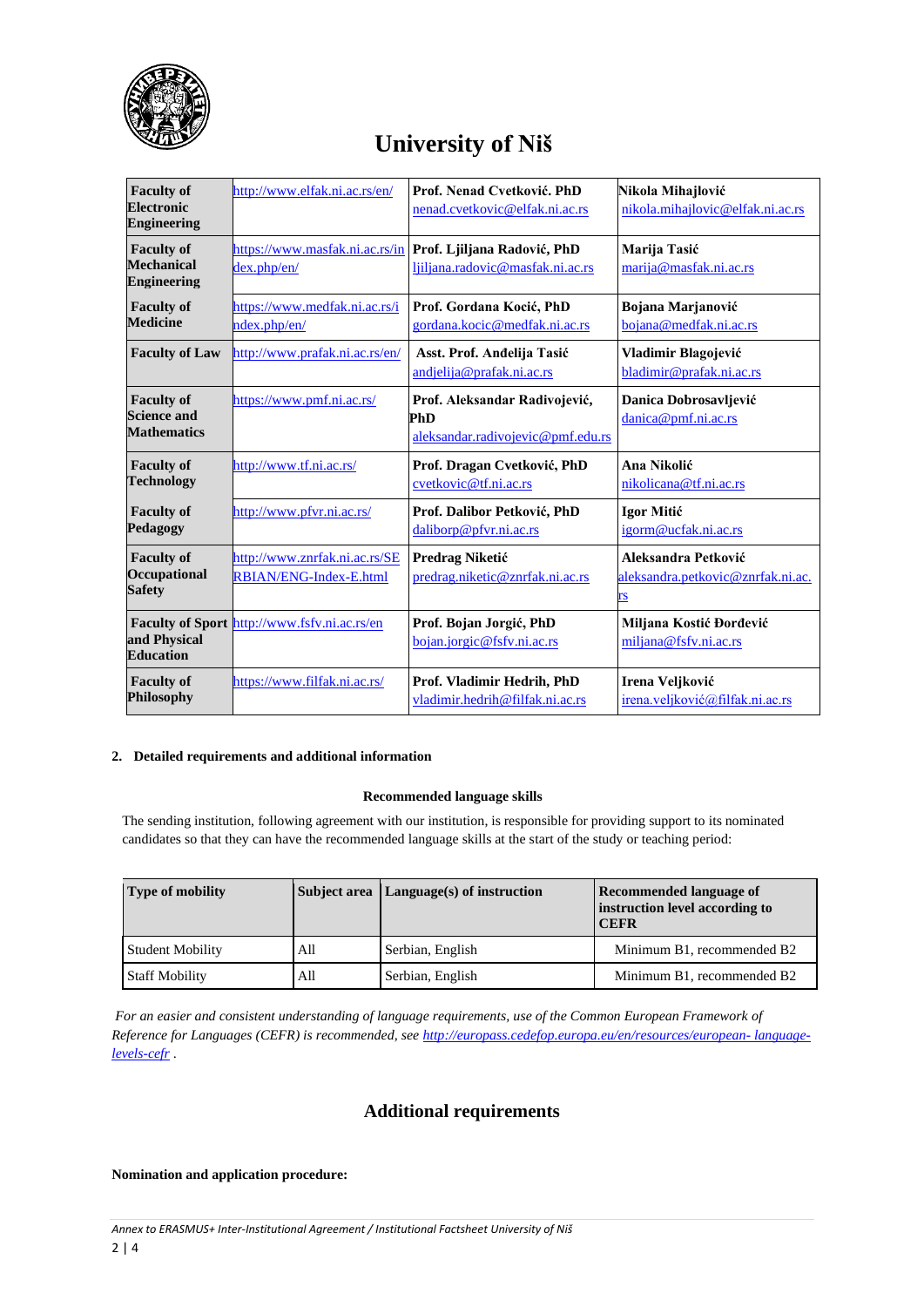

Exchange students are only accepted based on a nomination by the home institution. Partner institution should send the nomination letter containing student's name, gender, field and level of study and planned duration of study period (semester or full academic year) and his/her e-mail address, as well as the other documents required by the receiving institution, to [erasmuska1@ni.ac.rs](mailto:erasmuska1@ni.ac.rs)

#### **Serbian Language Courses:**

Serbian courses are organized at the Center for Serbian as a Foreign and the Second Language [\(https://centar.filfak.ni.ac.rs/en/\)](https://centar.filfak.ni.ac.rs/en/) operating within the Department of Serbian Language of the Faculty of Philosophy in Niš. The Center offers different levels of courses and its program is intended for:

- students of Slavic studies from foreign universities;
- exchange students in international students' mobility programs;
- foreign citizens intending to study at any of the faculties of the University of Niš;
- all foreign citizens who want to learn standard Serbian and get a certificate for it.

The Center also organizes Serbian language proficiency tests for foreign citizens. Contact е-mail: [srpski.kao.strani@filfak.ni.ac.rs](mailto:srpski.kao.strani@filfak.ni.ac.rs)

**Erasmus Student Network (ESN)** is a student organization established to provide help to incoming Erasmus+ students. Students are advised to contact ESN Niš [\(http://nis.esn.rs/\)](http://nis.esn.rs/) a[t vicepresident.nis@gmail.com](mailto:vicepresident.nis@gmail.com) and [communication.nis@gmail.com](mailto:communication.nis@gmail.com)

Some of the faculties have the infrastructure to welcome students and staff with disabilities (please check with an administrative contact person of the respective faculty)

# **Calendar**

**Nomination Deadlines:** Applications/information on students nominated must reach our institution by:

| Autumn term        | May $20th$                |
|--------------------|---------------------------|
| <b>Spring term</b> | November 20 <sup>th</sup> |

**Decision Response:** As receiving institution the University of Niš will send its decision within 4 weeks.

**Transcript of Records:** A Transcript of Records will be issued by the receiving institution no later than five weeks after the assessment period has finished.

**Termination of Agreement:** A unilateral decision to discontinue the exchanges notified to the other party by 1 November 20XX will only take effect as of 1 September 20XX+1. Neither the European Commission nor the National Agencies can be held responsible in case of a conflict.

# **Additional information**

#### **A) Grading system:**

The grading scale runs from 5 to 10. Passing grades are from 6 to 10:  $5 = \text{FAIL}$ ,  $6 = \text{PASS}$ ,  $7 = \text{GOOD}$ ,  $8 = \text{VERY GOD}$ , 9 = EXCELLENT, 10 = OUTSTANDING. To learn more about the organization of the academic studies at the University of Niš go to: <https://www.ni.ac.rs/en/studies-and-admission/studies/grading-system>

### **B) Visa**

Our institution will provide assistance, when required, in securing visas for incoming and outgoing students/staff, according to the requirements of the Erasmus Charter for Higher Education. Information and assistance can be provided by the following contact point and information sources: